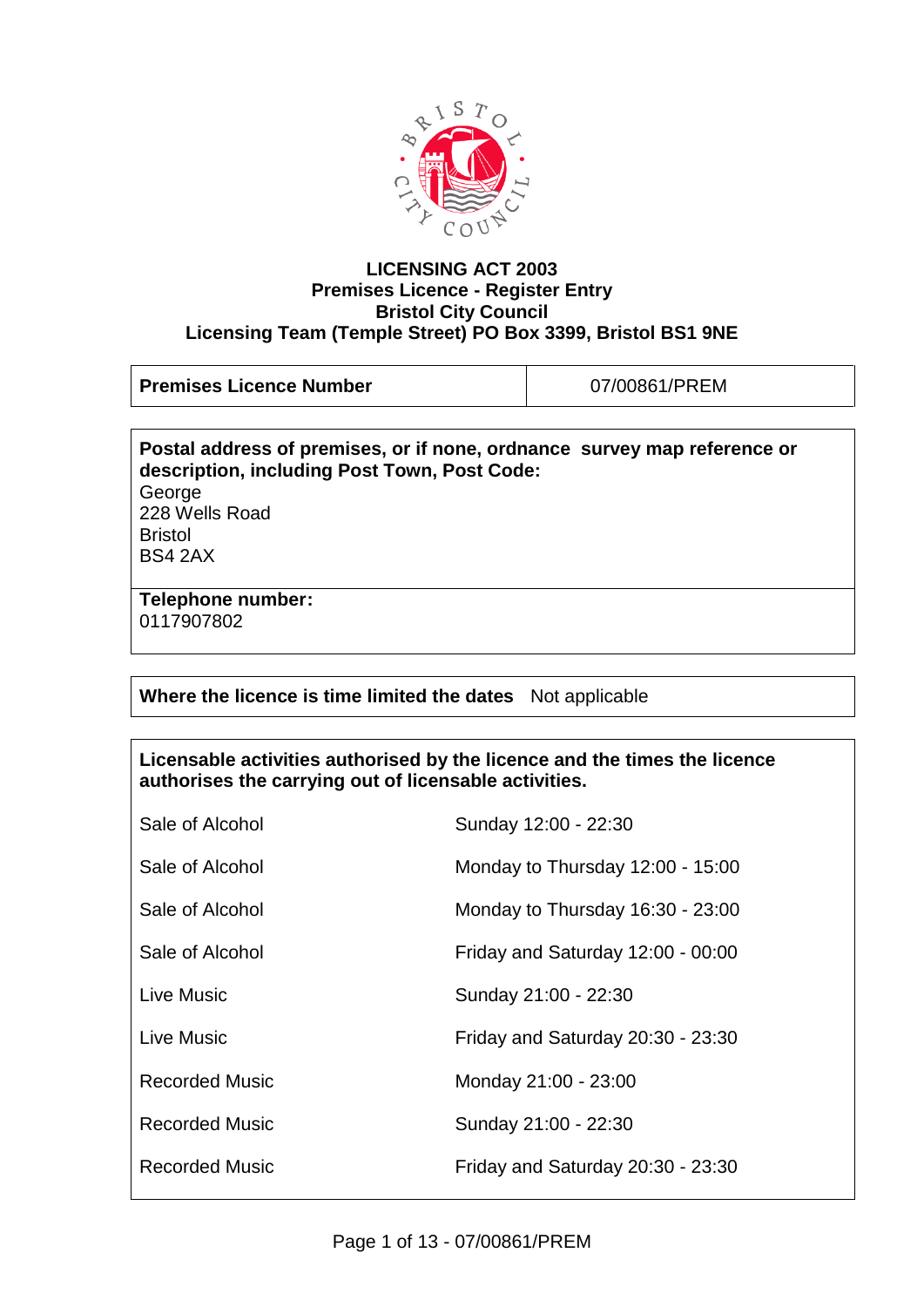# **Non Standard Timings**

Mrs Valerie Matthews

The George Inn 228 Wells Road

Bristol BS4 2AX

1 Supply of Alcohol and Opening Hours - An additional hour Christmas EveAn additional 30 minutes on Sundays prior to Bank Holidays

| The opening hours of the premises |                 |
|-----------------------------------|-----------------|
|                                   |                 |
| Sunday                            | $12:00 - 00:30$ |
| Monday to Thursday                | $12:00 - 15:30$ |
| Monday to Thursday                | 16:30 - 23:30   |
| <b>Friday and Saturday</b>        | $12:00 - 00:30$ |
|                                   |                 |
|                                   |                 |

**Where the licence authorises supplies of alcohol whether these are on and/or off supplies**

Supply of alcohol authorised for On and Off the premises

**Name, (registered) address, telephone number and email (where relevant) of holder of premises licence**

**Registered number of holder, for example company number, charity number (where applicable)**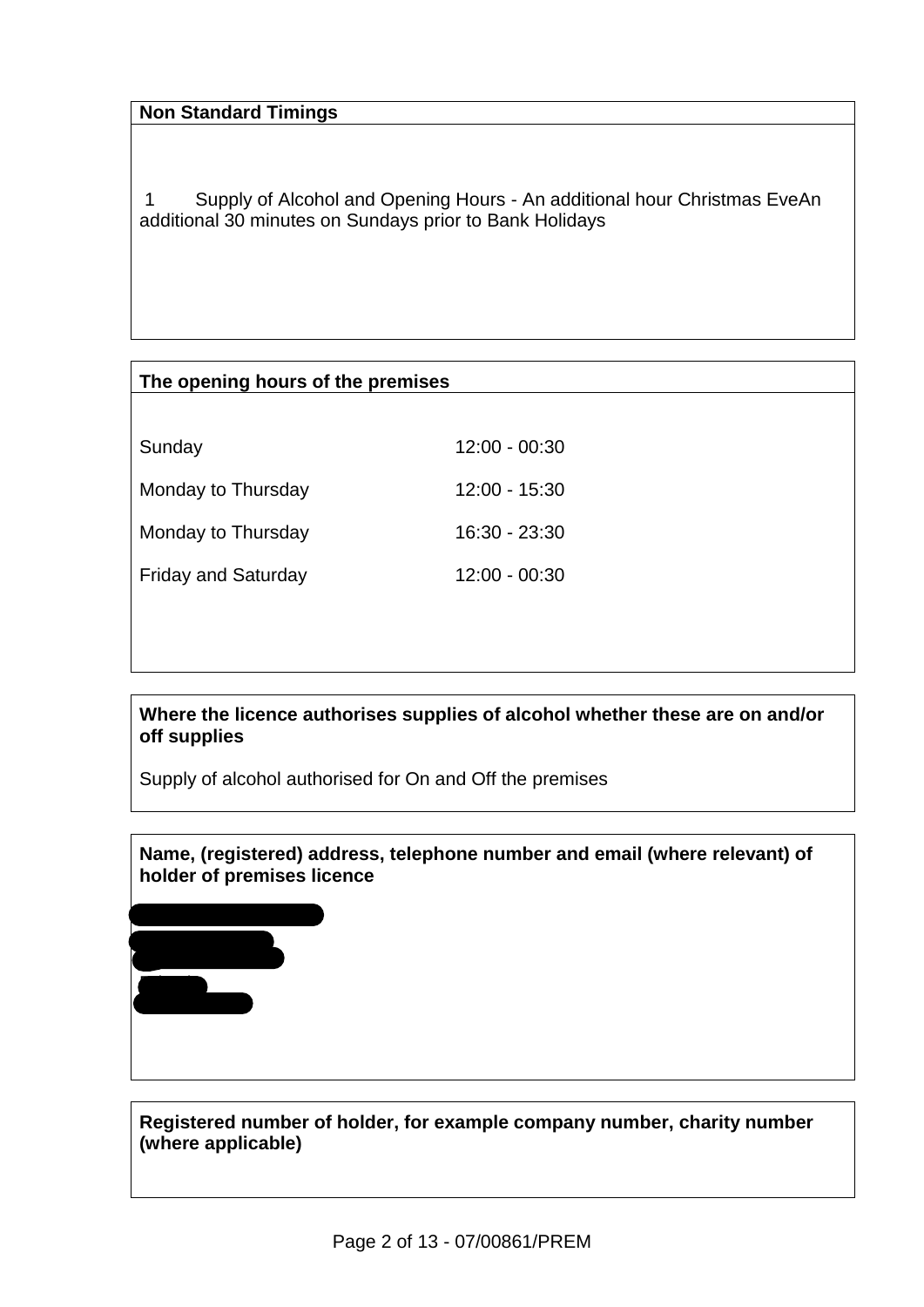**Designated Premises Supervisor**

Miss Jodi Matthews

**Annex 1 – Mandatory conditions**

**1 Mandatory condition Licensing Act 2003 - Supply of Alcohol**

**1. No supply of alcohol may be made under the premises licence-**

**(a) at a time when there is no designated premises supervisor in respect of the premises licence, or** 

**(b) at a time when the designated premises supervisor does not hold a personal licence or his personal licence is suspended.**

**2. Every supply of alcohol under the premises licence must be made or authorised by a person who holds a personal licence.**

**Mandatory Licensing Conditions - Additional conditions imposed by Policing and Crime Act 2009**

**Conditions numbered 1 - 4 shall be in force as of the 01 October 2014.**

**Conditions 1, 2 and 4 shall not apply where the premises licence authorises sale by retail or supply of alcohol only for consumption off the premises.**

**1. (1) The responsible person must ensure that staff on relevant premises do not carry out, arrange or participate in any irresponsible promotions in relation to the premises.**

**(2) In this paragraph, an irresponsible promotion means any one or more of the following activities, or substantially similar activities, carried on for the purpose of encouraging the sale or supply of alcohol for consumption on the premises -**

**(a) games or other activities which require or encourage, or are designed to require or encourage, individuals to -**

**(i) drink a quantity of alcohol within a time limit (other than to drink alcohol sold or supplied on the premises before the cessation of the period in which the responsible person is authorised to sell or supply alcohol), or**

**(ii) drink as much alcohol as possible (whether within a time limit or otherwise);**

**(b) provision of unlimited or unspecified quantities of alcohol free or for a fixed or discounted fee to the public or to a group defined by a**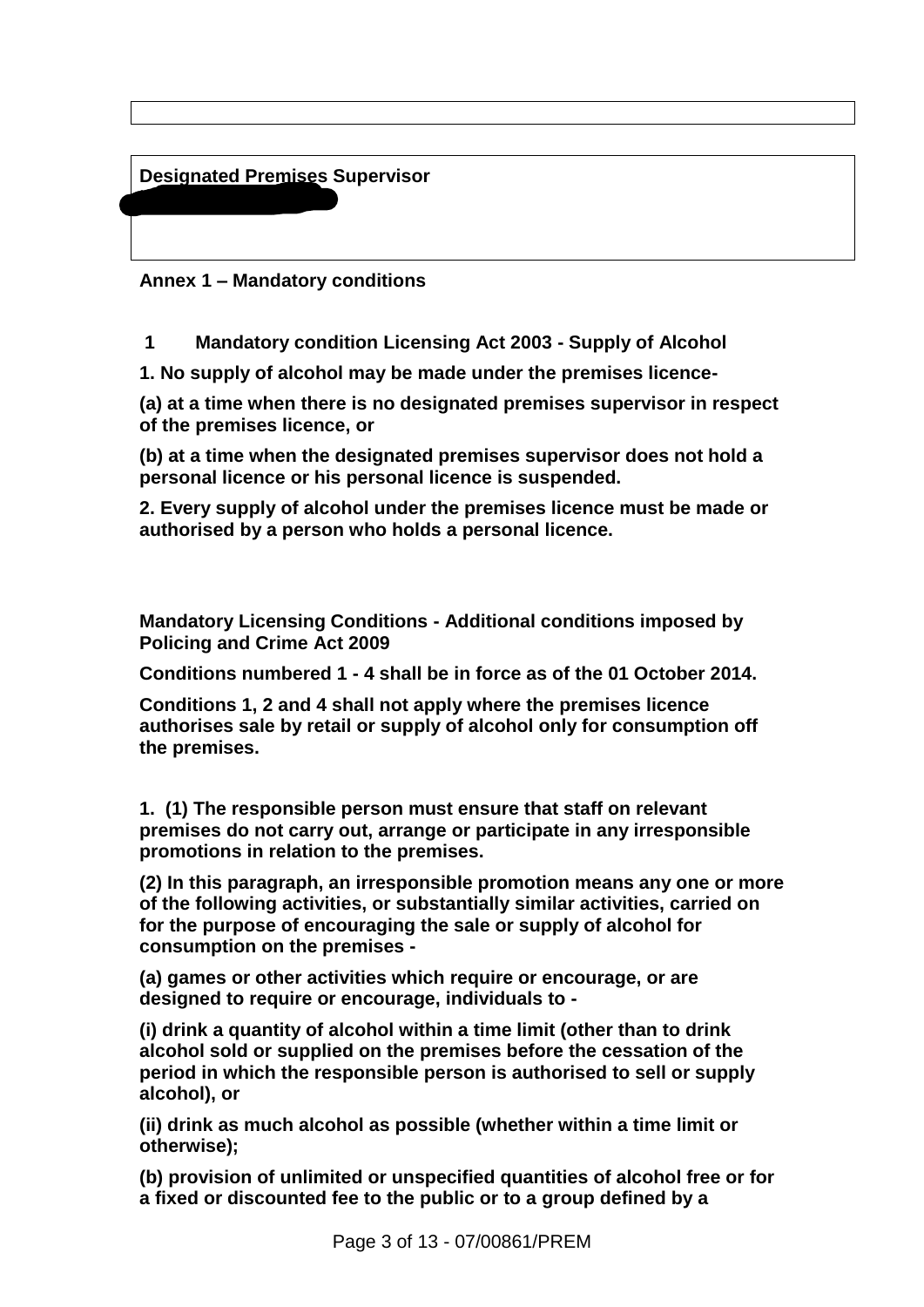**particular characteristic in a manner which carries a significant risk of undermining a licensing objective;**

**(c) provision of free or discounted alcohol or any other thing as a prize to encourage or reward the purchase and consumption of alcohol over a period of 24 hours or less in a manner which carries a significant risk of undermining a licensing objective;**

**(d) selling or supplying alcohol in association with promotional posters or flyers on, or in the vicinity of, the premises which can reasonably be considered to condone, encourage or glamorise anti-social behaviour or to refer to the effects of drunkenness in any favourable manner;**

**(e) dispensing alcohol directly by one person into the mouth of another (other than where that other person is unable to drink without assistance by reason of disability).**

**2. The responsible person must ensure that free potable water is provided on request to customers where it is reasonably available.**

**3. (1) The premises licence holder or club premises certificate holder must ensure that an age verification policy is adopted in respect of the premises in relation to the sale or supply of alcohol.**

**(2) The designated premises supervisor in relation to the premises licence must ensure that the supply of alcohol at the premises is carried on in accordance with the age verification policy.**

**(3) The policy must require individuals who appear to the responsible person to be under 18 years of age (or such older age as may be specified in the policy) to produce on request, before being served alcohol, identification bearing their photograph, date of birth and either -**

**(a) a holographic mark, or**

**(b) an ultraviolet feature.**

#### **4. The responsible person must ensure that -**

**(a) where any of the following alcoholic drinks is sold or supplied for consumption on the premises (other than alcoholic drinks sold or supplied having been made up in advance ready for sale or supply in a securely closed container) it is available to customers in the following measures -**

- **(i) beer or cider: ½ pint;**
- **(ii) gin, rum, vodka or whisky: 25 ml or 35 ml; and**
- **(iii) still wine in a glass: 125 ml;**

**(b) these measures are displayed in a menu, price list or other printed material which is available to customers on the premises; and**

**(c) where a customer does not in relation to a sale of alcohol specify the quantity of alcohol to be sold, the customer is made aware that these**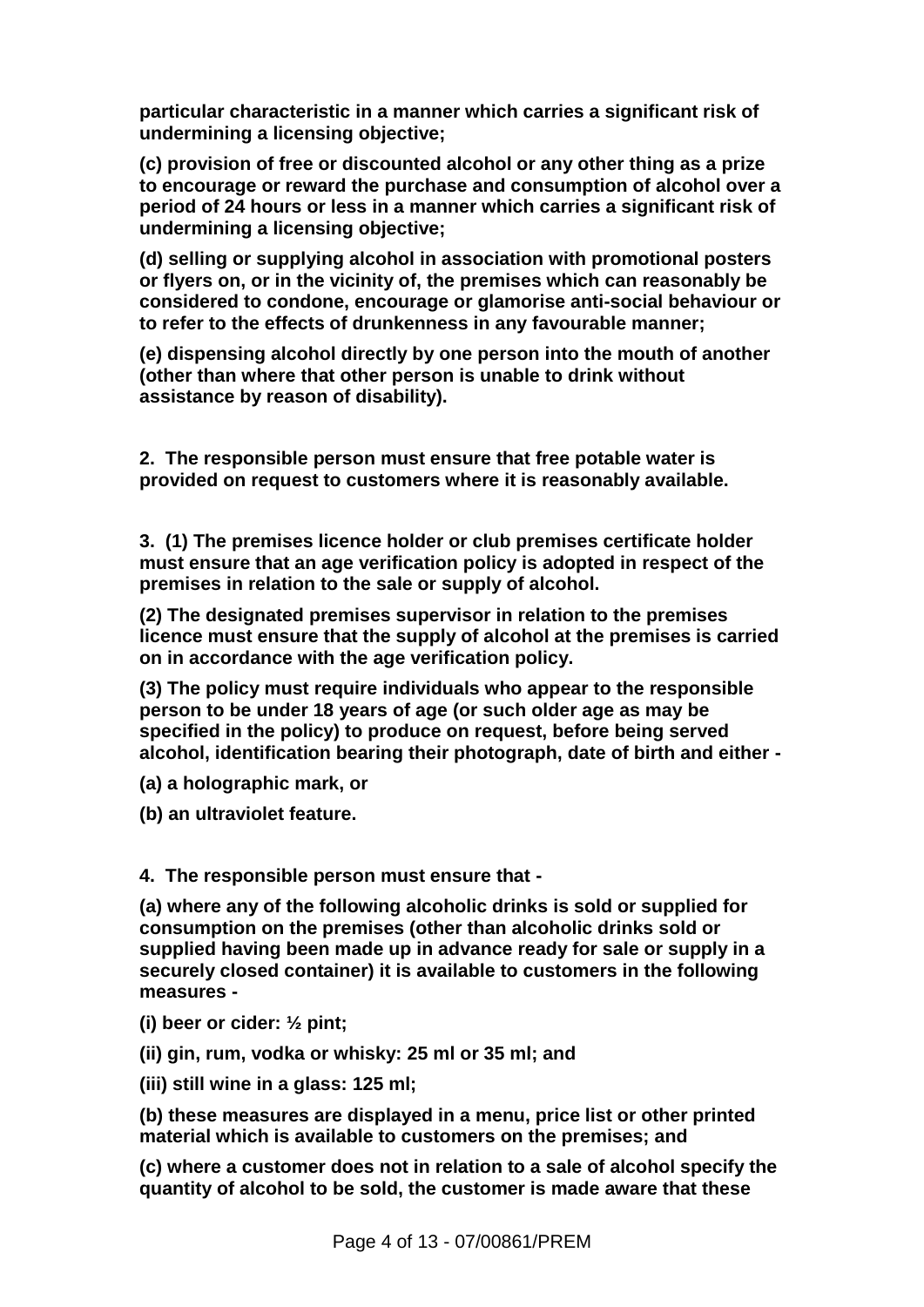**measures are available.**

**Additional conditions imposed by Licensing Act 2003 (Mandatory Conditions) Order 2014**

**Conditions numbered 1 - 4 shall be in force as of 28 May 2014**

**1. A relevant person shall ensure that no alcohol is sold or supplied for consumption on or off the premises for a price which is less than the permitted price.**

**2. For the purposes of the condition set out in paragraph 1 -**

**(a) "duty" is to be construed in accordance with the Alcoholic Liquor Duties Act 1979;**

**(b) "permitted price" is the price found by applying the formula -**

**P = D + (D × V)**

**Where -**

**(i) P is the permitted price,**

**(ii) D is the amount of duty chargeable in relation to the alcohol as if the duty were charged on the date of the sale or supply of the alcohol, and**

**(iii) V is the rate of value added tax chargeable in relation to the alcohol as if the value added tax were charged on the date of the sale or supply of the alcohol;**

**(c) "relevant person" means, in relation to premises in respect of which there is in force a premises licence -**

**(i) the holder of the premises licence,**

**(ii) the designated premises supervisor (if any) in respect of such a licence, or**

**(iii) the personal licence holder who makes or authorises a supply of alcohol under such a licence;**

**(d) "relevant person" means, in relation to premises in respect of which there is in force a club premises certificate, any member or officer of the club present on the premises in a capacity which enables the member or officer to prevent the supply in question; and**

**(e) "value added tax" means value added tax charged in accordance with the Value Added Tax Act 1994.**

**3. Where the permitted price given by Paragraph (b) of paragraph 2 would (apart from this paragraph) not be a whole number of pennies, the price given by that sub-paragraph shall be taken to be the price actually given by that sub-paragraph rounded up to the nearest penny.**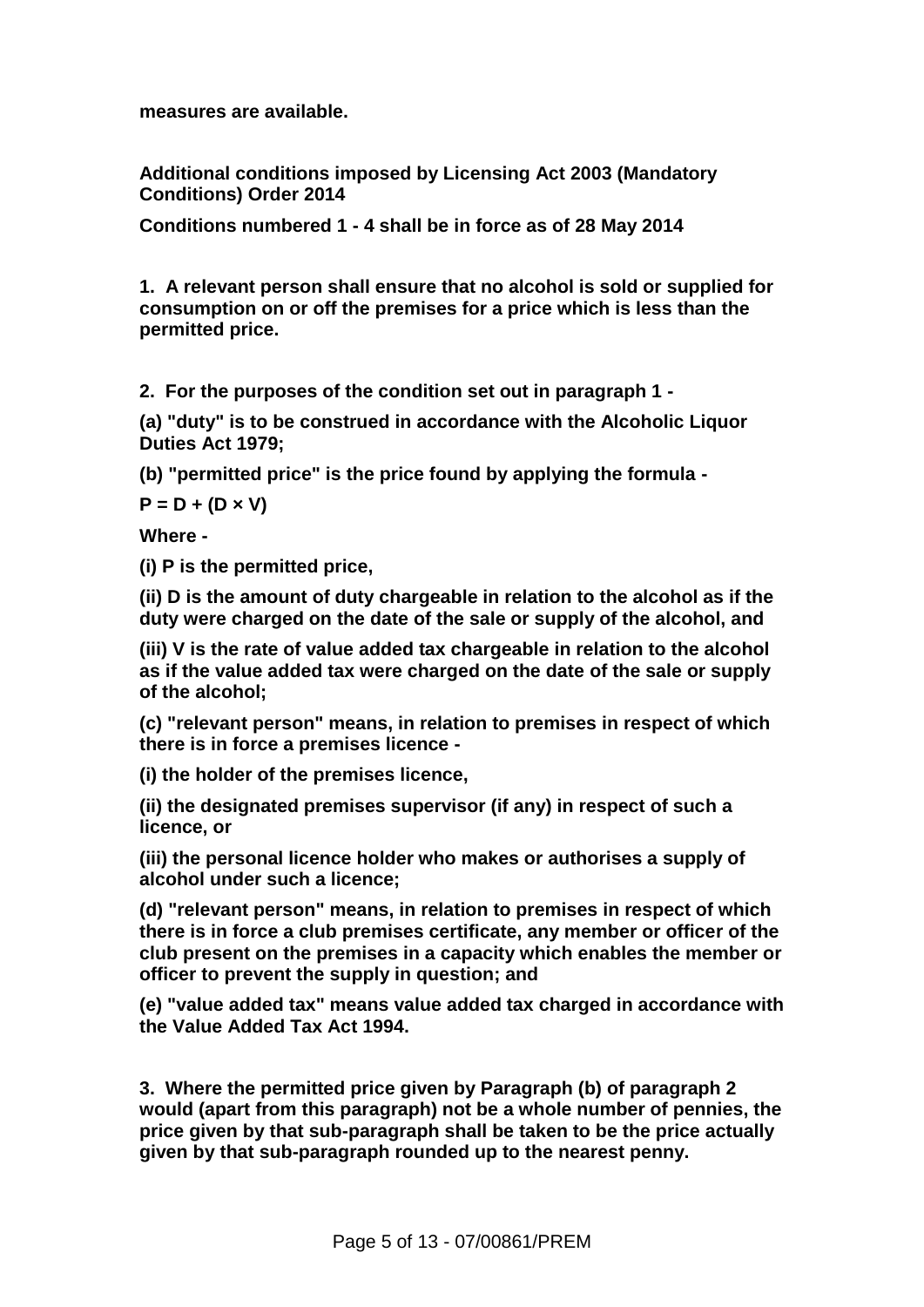**4. (1) Sub-paragraph (2) applies where the permitted price given by Paragraph (b) of paragraph 2 on a day ("the first day") would be different from the permitted price on the next day ("the second day") as a result of a change to the rate of duty or value added tax.**

**(2) The permitted price which would apply on the first day applies to sales or supplies of alcohol which take place before the expiry of the period of 14 days beginning on the second day.**

**2 Mandatory condition Licensing Act 2003 - Door Supervision**

**1. Where this licence includes a condition that at specified times one or more individuals must be at the premises to carry out a security activity, each such individual must:** 

**(a) be authorised to carry out that activity by a licence granted under the Private Security Industry Act 2001; or**

**(b) be entitled to carry out that activity by virtue of section 4 of that Act.** 

**(As required by s21 Licensing Act 2003 as amended by the Violent Crime Reduction Act)**

**2. But nothing in subsection (1) requires such a condition to be imposed:**

**(a) in respect of premises within paragraph 8(3)(a) of Schedule 2 to the Private Security Industry Act 2001 (c12) (premises with premises licences authorising plays or films); or**

**(b) in respect of premises in relation to:**

 **(i) any occasion mentioned in paragraph 8(3)(b) or (c) of that Schedule (premises being used exclusively by club with club premises certificate, under a temporary event notice authorising plays or films or under a gaming licence), or**

 **(ii) any occasion within paragraph 8(3)(d) of that Schedule (occasions prescribed by regulations under that Act.**

**3. For the purposes of this section:**

**(a) "security activity" means an activity to which paragraph 2(1)(a) of**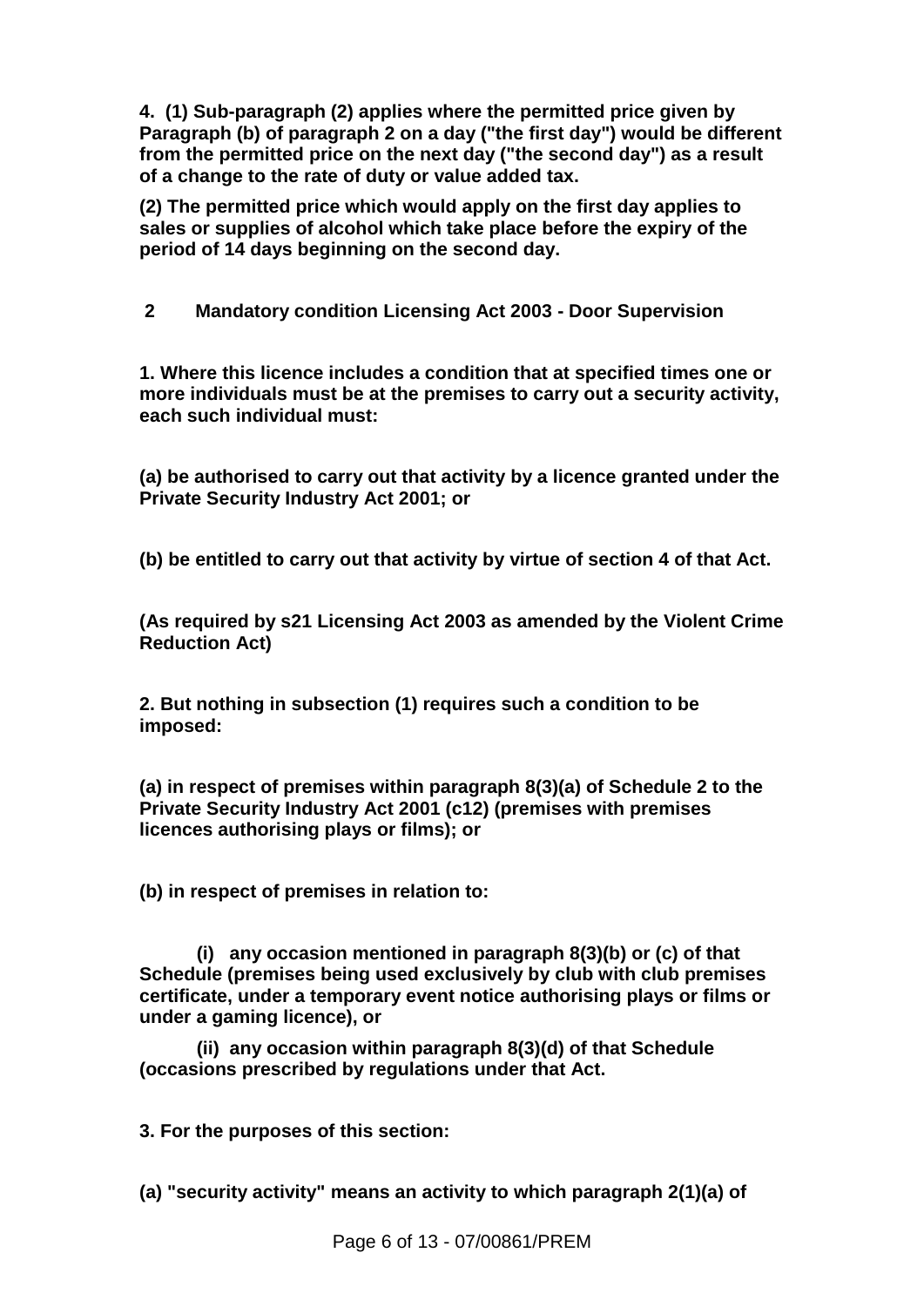**that Schedule applies, and, which is licensable conduct for the purposes of that Act, (see Section 3(2) of that Act) and** 

**(b) paragraph 8(5) of that Schedule (interpretation of references to an occasion) applies as it applies in relation to paragraph 8 of that Schedule.**

**Annex 2 – Conditions consistent with the Operating Schedule**

**1 Annex 2 ¿ Conditions consistent with the Operating Schedule**

**1 Embedded condition - Licensing Act 1964 [section 59, 60, 63, 67A, 68, 70, 74, 76]**

**Intoxicating Liquor shall not be sold or supplied except during permitted hours.**

**In this condition, permitted hours means those as listed on page one of this licence, except that:**

- **a. On Good Friday, 12 noon to 10.30 p.m.**
- **b. On Christmas Day, 12 noon to 3 p.m. and 7 p.m. to 10.30 p.m.**
- **c. On New Year's Eve, except on a Sunday, 11 a.m. to 11 p.m.**
- **d. On New Year's Eve on a Sunday, 12 noon to 10.30 p.m**

**e. On New Year's Eve from the end of permitted hours on New Year's Eve to the start of permitted hours on the following day (or, if there are no permitted hours on the following day, midnight on 31st December).**

**The above restrictions do not prohibit:**

**(a) the sale or supply to, or consumption by, any person of intoxicating liquor, who is residing in the premises;**

**(b) the ordering of Intoxicating Liquor to be consumed off the premises, or the despatch by the vendor of the Intoxicating Liquor so ordered;**

**(c) the sale of Intoxicating Liquor to a trader or club for the purposes of the trade or club;**

**(d) the sale or supply of Intoxicating Liquor to any canteen or mess, being a canteen in which the sale or supply of Intoxicating Liquor is carried out under the authority of the Secretary of State or an authorised mess of members of Her Majesty's naval, military or air forces;**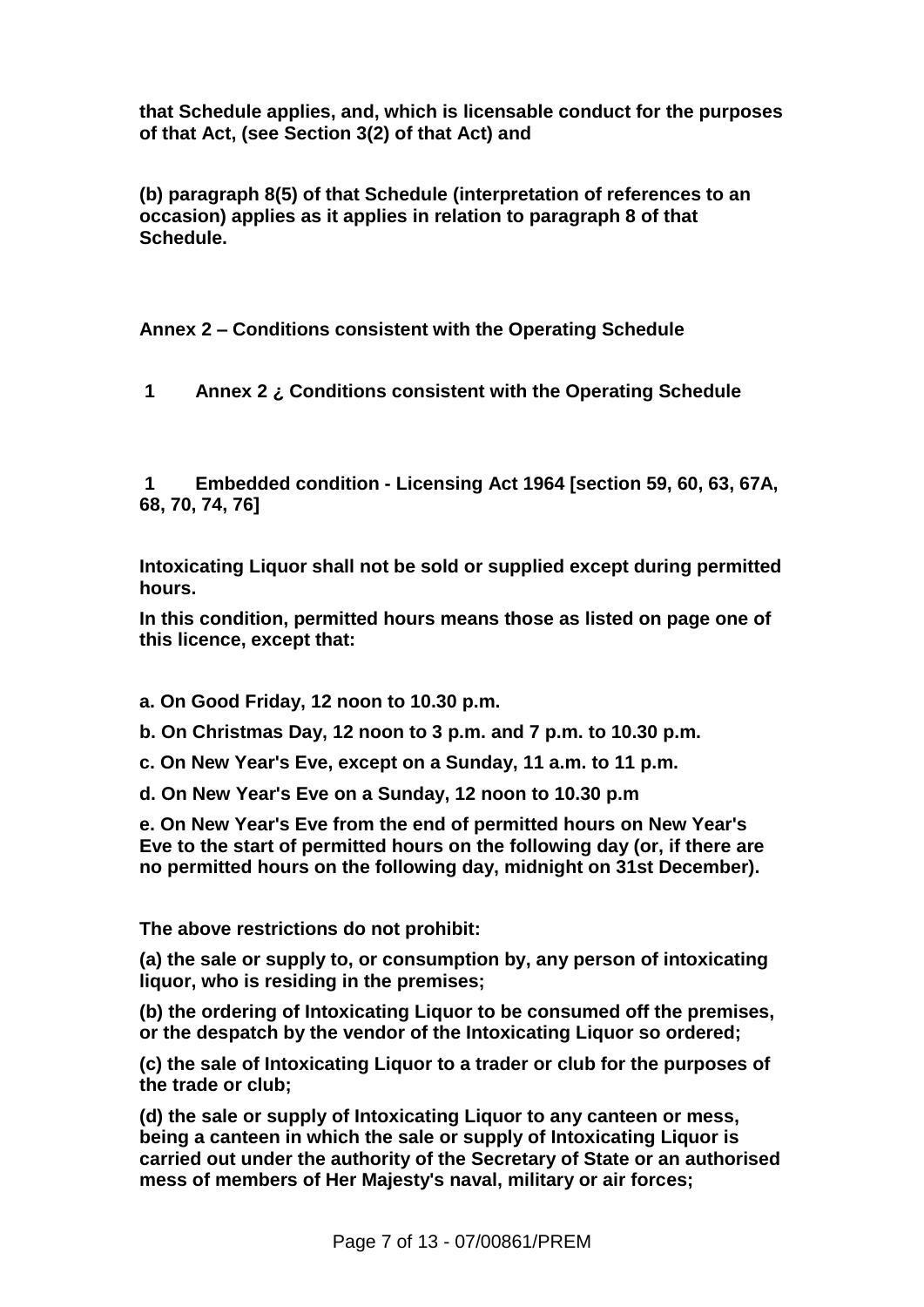**(e) the taking of Intoxicating Liquor from the premises by a person residing there; or**

**(f) the supply of Intoxicating Liquor for consumption on the premises to any private friends of a person residing there who are bona fide entertained by him at his own expense, or the consumption of Intoxicating Liquor by persons so supplied; or**

**(g) the supply of Intoxicating Liquor for consumption on the premises to persons employed there for the purposes of the business carried on by the holder of the licence, or the consumption of liquor so supplied, if the liquor is supplied at the expense of their employer or of the person carrying on or in charge of the business on the premises.**

## **2 Embedded condition - Licensing Act 1964 [section 166]**

**Intoxicating Liquor shall not be sold or supplied for consumption on the premises unless it is paid for before or at the time when it is sold or supplied, except Intoxicating Liquor sold or supplied:**

**(a) with and for consumption at a meal supplied at the same time, consumed with the meal and paid for together with the meal;**

**(b) for consumption by a person residing in the premises or his guests and paid for together with his accommodation;**

**(c) to a canteen or mess.**

**3 Embedded condition - Licensing Act 1964 [sec 168,171,201- No children's certificate in place].**

**No person under fourteen shall be in the bar of the licensed premises during the permitted hours unless one of the following applies:**

**(a) He is the child of the holder of the premises licence.**

**(b) He resides in the premises, but is not employed there.**

**(c) He is in the bar solely for the purpose of passing to or from some part of the premises which is not a bar and to or from which there is no other convenient means of access or egress.**

**(d) The bar is in railway refreshment rooms or other premises constructed, fitted and intended to be used bona fide for any purpose to which the holding of the licence is ancillary.**

**In this condition "bar" includes any place exclusively or mainly used for the consumption of intoxicating liquor. But an area is not a bar when it is usual for it to be, and it is, set apart for the service of table meals and Intoxicating Liquor is only sold or supplied to persons as an ancillary to their table meals.**

**No person shall cause or procure, or attempt to cause or procure any person under 14 to be in the bar of the licensed premises during the**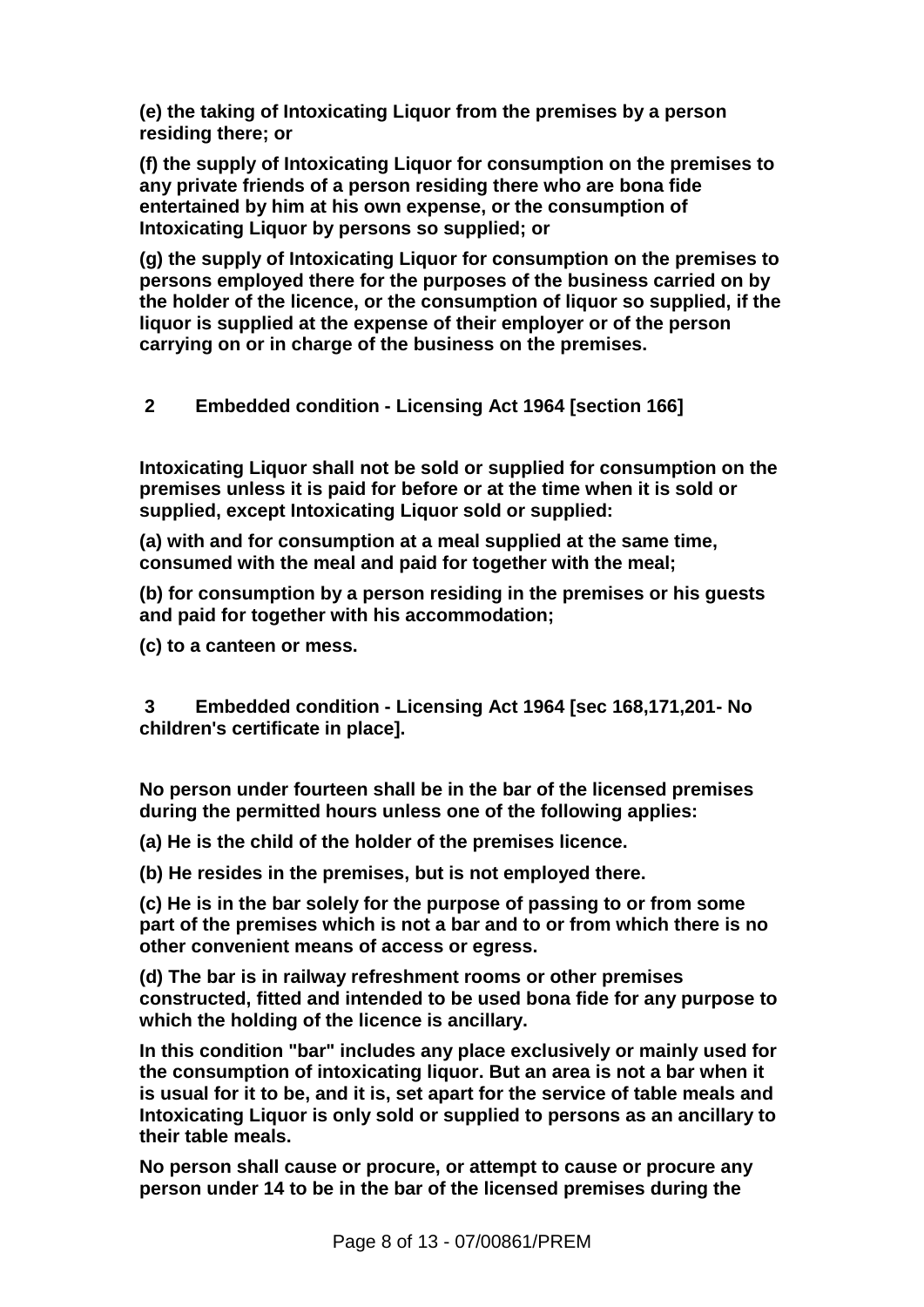**permitted hours.**

**4 The condition reproduces the effect of The Children and Young Persons Act 1933 (para 6(8) of Schedule 8 Licensing Act 2003 and para 4 of the Licensing Act 2003 Transitional Provisions Order 2005 SI 2005/40.**

**Notwithstanding that by virtue of the Licensing Act 2003 certain provisions of the Children and Young Persons Act 1933 have ceased to have effect in England and Wales, in so far as any provision of that Act (as amended and as in force at 23 November 2005) would restrict the use of the herein licensed premises for 'any existing licensable activities' (within the meaning of Part 1 of Sched 8 Licensing Act 2003) the said restrictions shall be deemed to continue and it is a condition of this licence that they be duly observed in respect of the use of the premises for any or all such existing licensable activities.**

**5 Live music**

**Live groups (fortnightly), karaoke (fortnightly), quiz (weekly). Limited to indoors.**

**Recorded music**

**Karaoke and background music. Limited to indoors.**

**6 a. CCTV equipment is installed at the premises to the satisfaction of the Licensing Authority and the Police.**

**b. Tapes or recordings relating to the CCTV cameras shall be kept for a minimum of 31 days and made available to the Licensing Authority or the Police upon request for evidential purposes.**

**c. The CCTV equipment shall be maintained in working order and continually record when licensable activity takes place.**

**d. All entertainers at the premises shall be advised to ensure that all doors have been closed prior to performing.**

**7 a. The designated premises licence holder shall ensure that a clearly visible notice will be placed on the premises advising those attending, that the Police will be informed if anyone is found in possession of controlled substances or weapons.**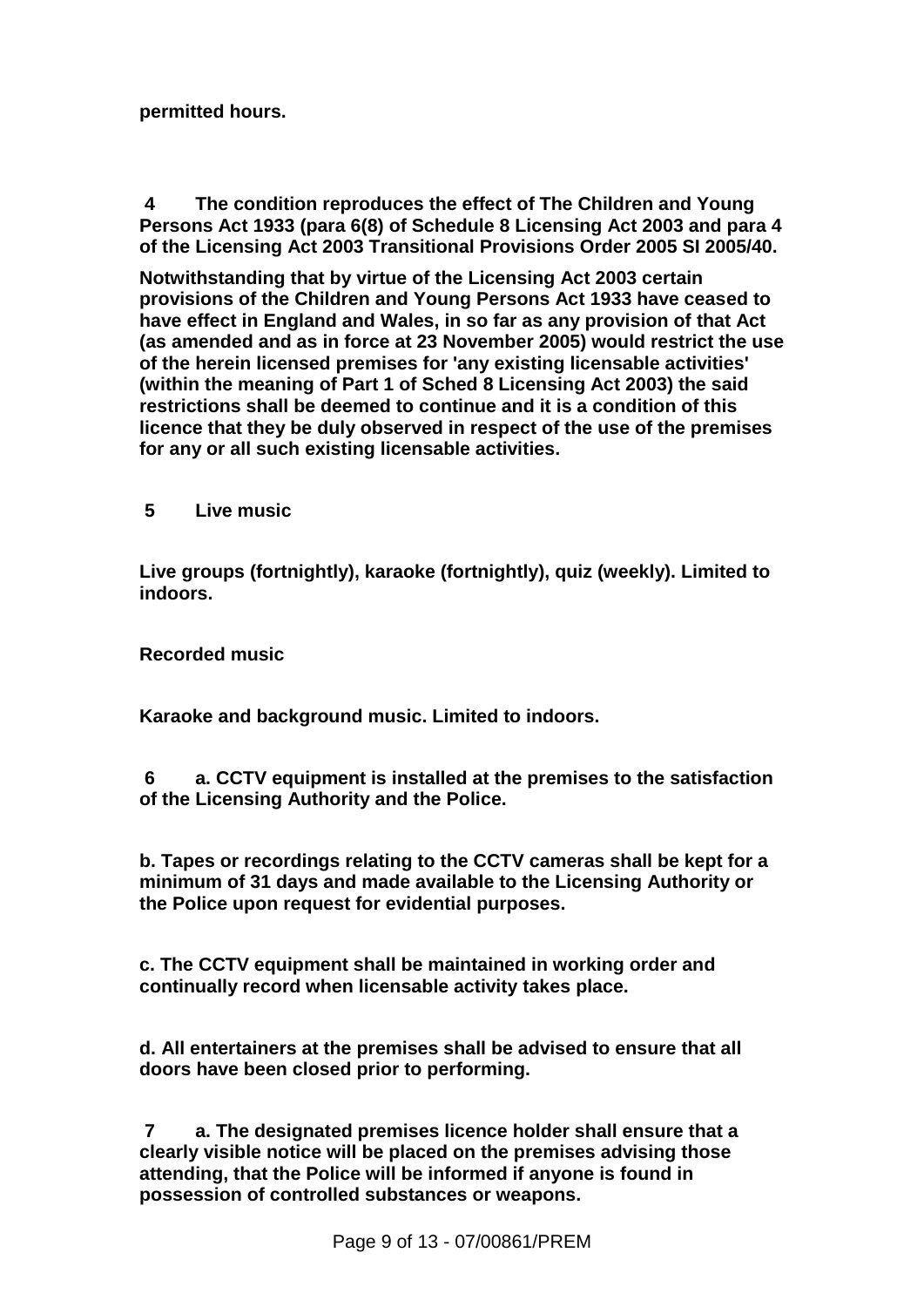**b. Portable fire extinguishers shall be examined at least once annually and tested by a competent person. A current and satisfactory certificate confirming categorically that the equipment has been inspected and is in good working order shall be available for inspection by officers of the Licensing Authority, the City Council of Bristol or Fire Authority at all times**

**8 a. Amplified music shall not be played at a level that will cause unreasonable disturbance to the occupants of any properties in the vicinity.**

**b. Except for access and egress all doors and windows shall be kept closed during periods of entertainment associated with the Premises Licence or the club premises certificate.**

**c. No speakers for amplification of music shall be placed on the outside of the premises.**

**d. No music or speech shall be relayed via external speakers other than for events where the prior approval of the licensing authority has been obtained.**

**9 a. It shall be the responsibility of the premises licence holder shall ensure that an appointed person shall be in charge of the premises when regulated entertainment is taking place to ensure the safety of disabled persons on the premises.**

**b. The Electrical Installation shall comply with the Rules and Regulations for the time being in force, including the Regulations for the Electrical Equipment of Buildings issued by the Institution of Electrical Engineers and the Electricity at Work Regulations 1989 or any regulation replacing or amending the same.**

**c. The licence holder shall ensure that a Residual Current Device protection, sensitive to tripping currents of not more than 30 milli-amps, is fitted to all socket outlets used by entertainers for plugging in electrical equipment.**

**d. All gangways, passages, staircases and exit ways shall at all times be kept entirely free from chairs or any other obstructions and from any article or substance which may cause a person to slip, trip or fall.**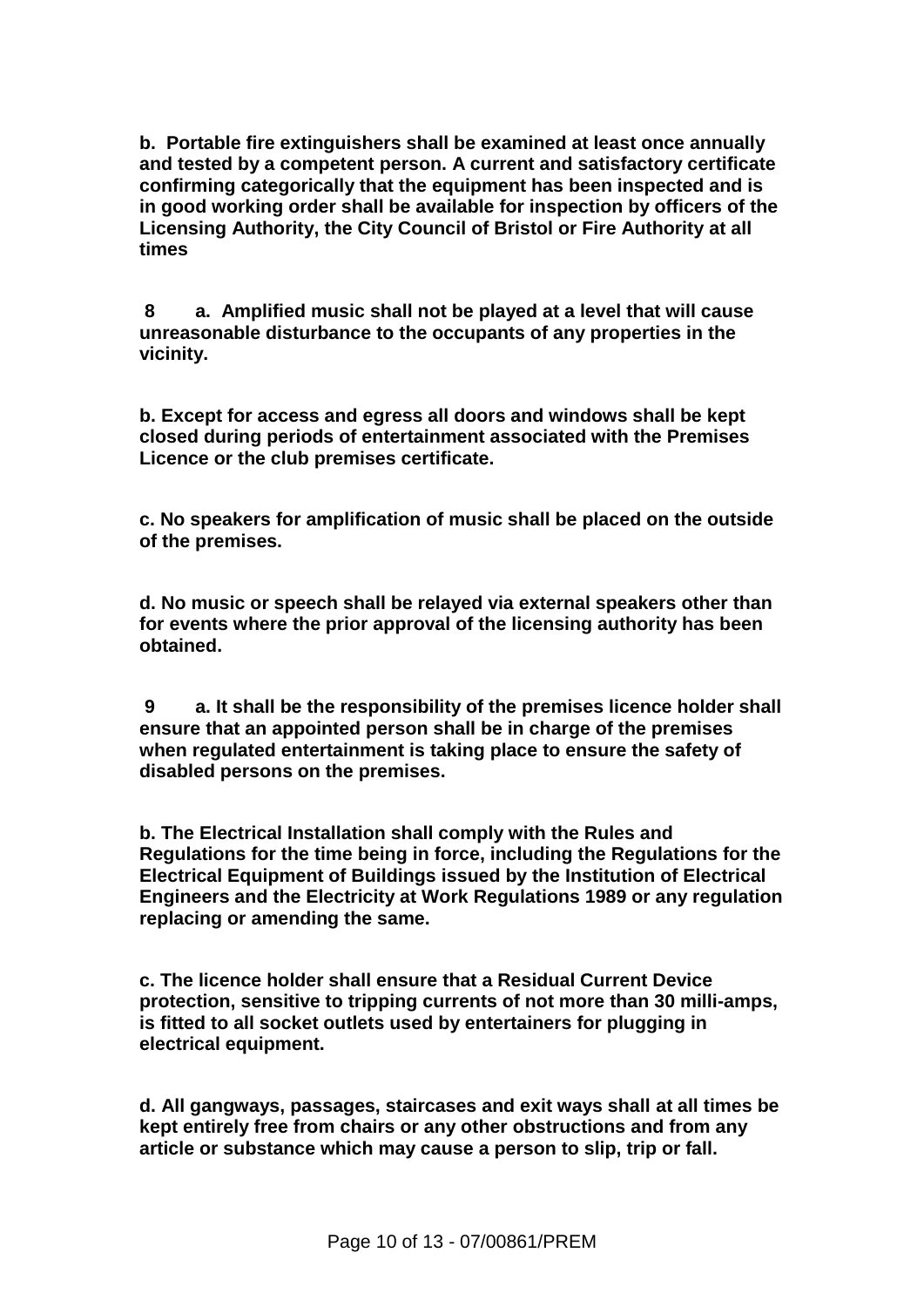**e. Floor coverings shall be secured so as not to ruck up or cause obstruction. Mats more than 1 cm thick shall be sunk to floor level unless of rubber with wide bevelled edges.**

**f. A continuous handrail shall be securely fixed on each side of all staircases, steps and landings at a height of not less than 840 mm nor more than 1 metre, measured vertically from the pitch line, except that only one such handrail need be provided to such staircases, flights of steps or landings which are less than 1 m wide.**

**g. Where a staircase is 1.8 metres or more in width, a central handrail shall, in addition, be provided, properly supported and secured to the steps.**

**h. The floors of all gangways, lobbies, corridors, passages and other exit routes and the tread of all steps and stairways shall be non-slippery and flat. The nosings of the treads of steps, changes of level and stairways shall be of a contrasting colour to the remainder of the tread. The nosings shall show up clearly under emergency lighting conditions.**

**i. All open fireplaces or stoves must be protected to the satisfaction of the Licensing Authority.**

**j. Overcrowding shall not be permitted in any part of the premises.**

**k. The premises licence holder shall ensure that the car park of the premises shall be illuminated at all appropriate times.**

**l. Adequate and separate sanitary conveniences shall be provided for persons of both sexes and shall be separately approached and adequately screened. The conveniences for each sex shall be indicated by a suitable notice. The sanitary conveniences in the premises shall at all times be kept in good order and repair, be properly and effectively cleansed, ventilated and disinfected, and supplied with water, paper and efficient flushing arrangements. During the time the premises are open to the public the sanitary conveniences and the approaches thereto shall be properly and efficiently lighted.**

**m. Adequate sanitary accommodation shall be provided at the premises in accordance with either the District Surveyors Technical Standards for places of entertainment or the BS6465 standard for sanitary provisions. NB If this premises is not currently compliant to this standard, this guidance should be used as a factor in determining maximum occupancy for the premises and in the longer term, the applicant should aim to ensure compliance if any refurbishment takes place.**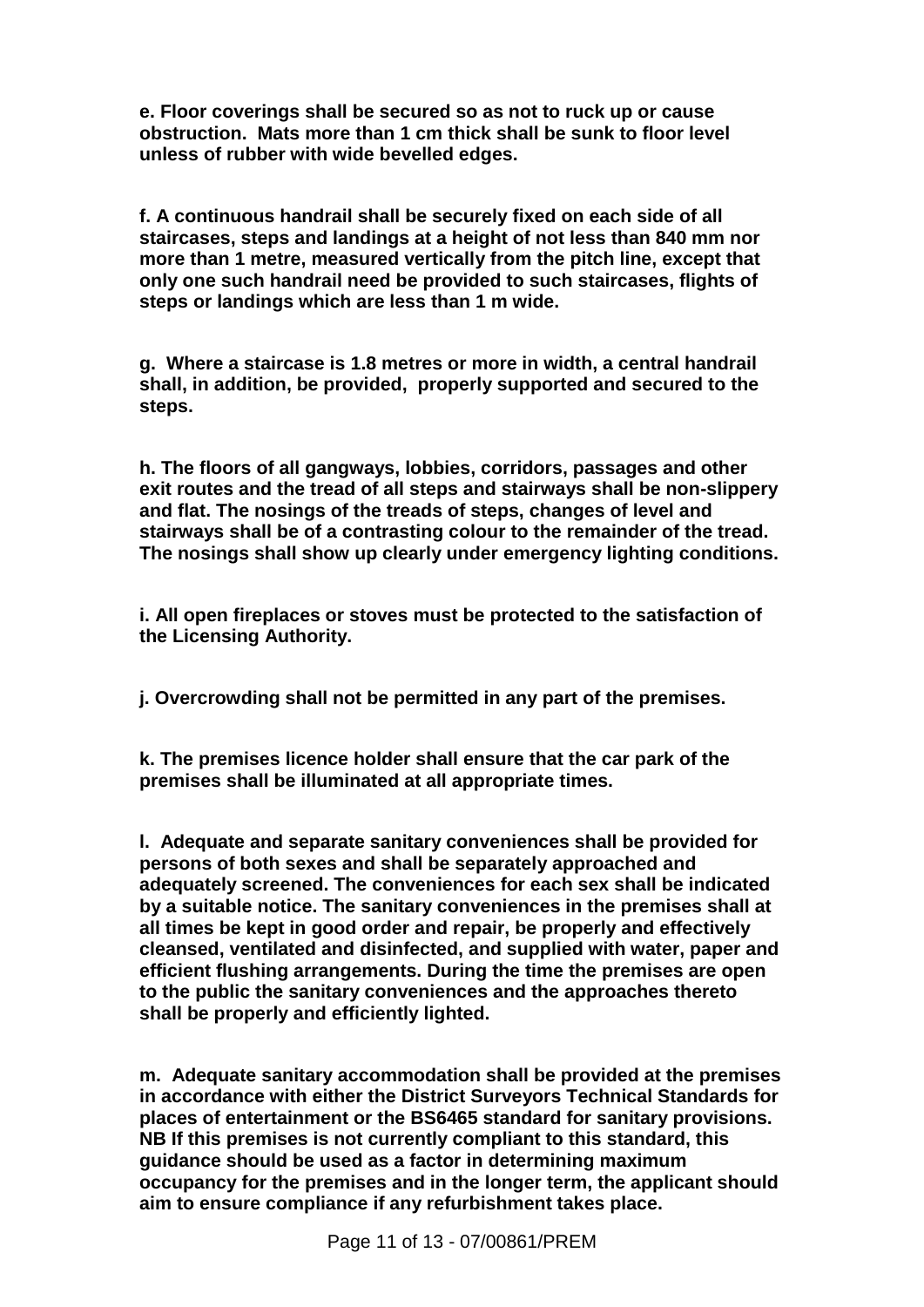**n. Every wash hand basin shall be provided with hot and cold water, soap and towels (or a suitable alternative method of hand drying)**

**o. The following special effects shall not be used without the prior consent of the Licensing Authority:**

**a) Pyrotechnics including fireworks**

**b) Real flame**

**c) Firearms**

**d) Explosives and highly flammable substances**

**f) Confetti canons**

**g) Foam** 

**h) Any other designed to create a novel or unusual visual or physical effect**

**10 a. The manager, licensee or other competent person shall carry out observations outside the premises on at least one occasion whilst the regulated music is taking place in order to establish whether there is a noise breakout from the premises.**

**i. If the observation reveals noise breakout at a level likely to cause disturbance to the occupants of properties in the vicinity then the volume of music shall be reduced to a level that does not cause disturbance.**

**ii. A record of such observations shall be kept in a book for that purpose, such a book shall be completed immediately after the observation detailing the time, location and duration of the observation, the level of noise breakout and any action taken to reduce noise breakout.**

**iii. Such a book to be made available at all times upon request to a local police officer or an officer of the local authority.**

**b. If officers of the council witness noise at a level that causes unreasonable disturbance to the occupants of any properties in the vicinity then a noise limiting device shall be used in relation to all sound amplification equipment used in conjunction with the premises licence.**

**i. The noise limiting device shall be installed and set at a level approved by the Council through an authorised officer of the Pollution Control Team within 1 month of notification,**